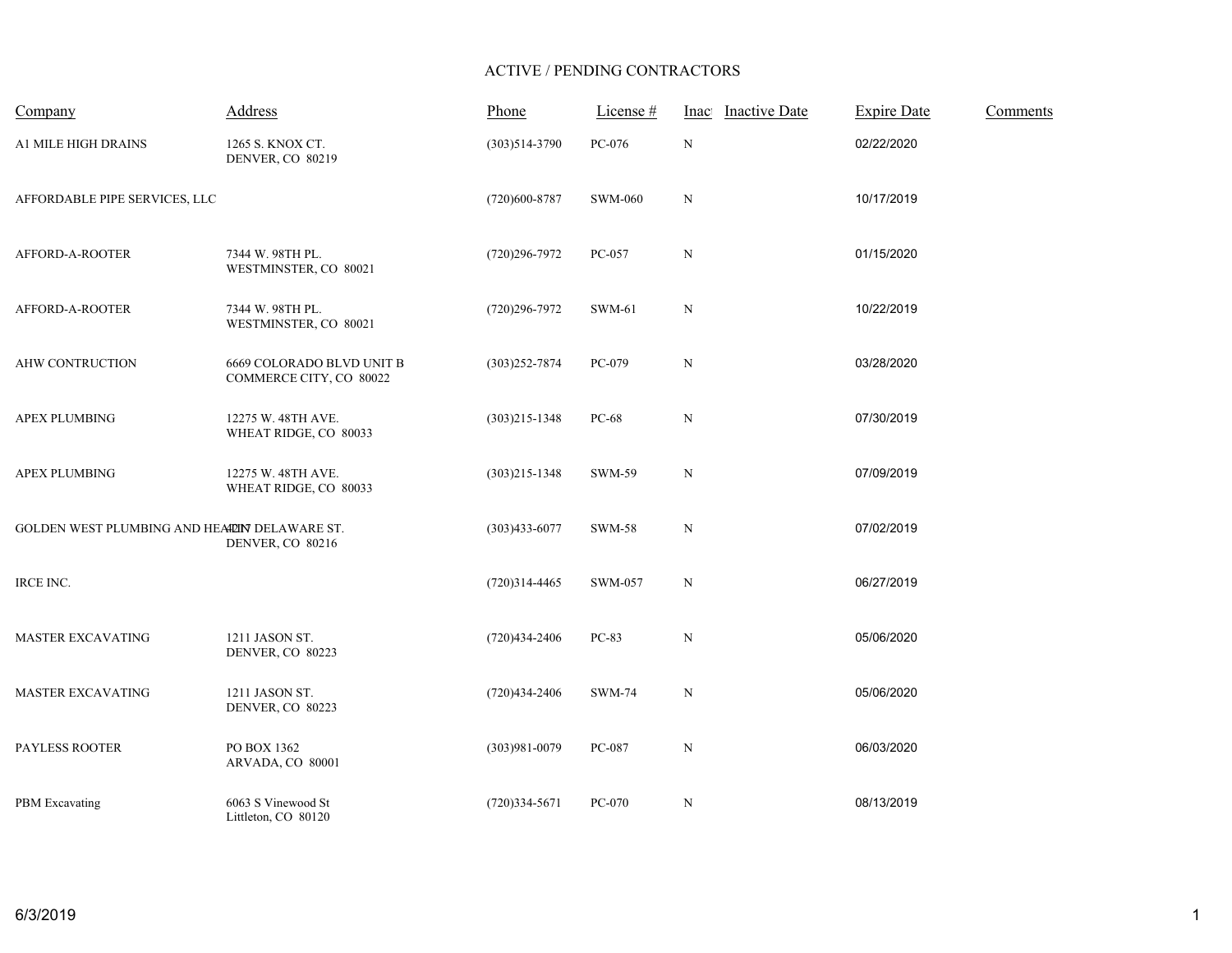| PIPE X, LLC                                 | 40544 RANCH RD<br>ELIZABETH, CO 80107        | $(720)203 - 0657$ | <b>SWM-068</b> | N           | 03/21/2020 |
|---------------------------------------------|----------------------------------------------|-------------------|----------------|-------------|------------|
| PIPE X, LLC                                 | 40544 RANCH RD<br>ELIZABETH, CO 80107        | $(720)203 - 0657$ | PC-078         | $\mathbf N$ | 03/21/2020 |
| PLUMB PROS INC                              | 6525 W 52ND AVE<br>ARVADA, CO 80002          | $(720)314-4150$   | PC-069         | N           | 07/30/2019 |
| PLUMBLINE SERVICES                          | 7000 S POTOMAC ST.<br>CENTENNIAL, CO 80112   | $(303)766 - 7500$ | PC-86          | $\mathbf N$ | 05/31/2020 |
| PLUMBLINE SERVICES                          | 7000 S POTOMAC ST.<br>CENTENNIAL, CO 80112   | $(303)766 - 7500$ | <b>SWM-76</b>  | N           | 05/31/2020 |
| PREMIER EXCAVATION SERVICES PO BOX 490      | HENDERSON, CO 80640                          | $(303)210 - 9745$ | <b>SWM-71</b>  | $\mathbf N$ | 04/11/2020 |
| PREMIER EXCAVATION SERVICES                 | PO BOX 490<br>HENDERSON, CO 80640            | $(303)210 - 9745$ | PC-81          | N           | 04/11/2020 |
| PROFESSIONAL SEWER EXCAVATIO6880 Niagera St | Commerce City, co 80022                      | $(720)434 - 5835$ | <b>SMW-064</b> | $\mathbf N$ | 12/20/2019 |
| <b>RG EXCAVATING</b>                        | 2100 W 100TH Ave #285<br>Thornton, co 80260  | $(720)429-9035$   | SWM-063        | N           | 11/30/2019 |
| SEMA CONSTRUCTION, INC                      | 7353 S EAGLE STREET<br>CENTENNIAL, CO 80112  | $(303)627 - 2600$ | <b>SWM-72</b>  | $\mathbf N$ | 04/16/2020 |
| <b>SHARK'S EXCAVATING</b>                   | 3840 YORK STREET<br>DENVER, CO 80205         | $(720)550-8825$   | PC-074         | N           | 02/05/2020 |
| <b>SHARK'S EXCAVATING</b>                   | 3840 YORK STREET<br>DENVER, CO 80205         | $(720)550-8825$   | SWM-062        | N           | 11/30/2019 |
| STONE AND CONCRETE, INC.                    | 5500 E. 56TH AVE.<br>COMMERCE CITY, CO 80022 | $(303)287 - 0889$ | <b>PC-80</b>   | N           | 04/10/2020 |
| STONE AND CONCRETE, INC.                    | 5500 E. 56TH AVE.<br>COMMERCE CITY, CO 80022 | $(303)287 - 0889$ | <b>SWM-73</b>  | $\mathbf N$ | 04/29/2020 |
| THE ELITE PIPE MD. LLC                      | 56800 E 32ND AVE<br>STRASBURG, CO 80136      | $(720)662 - 4381$ | $PC-85$        | N           | 05/20/2020 |